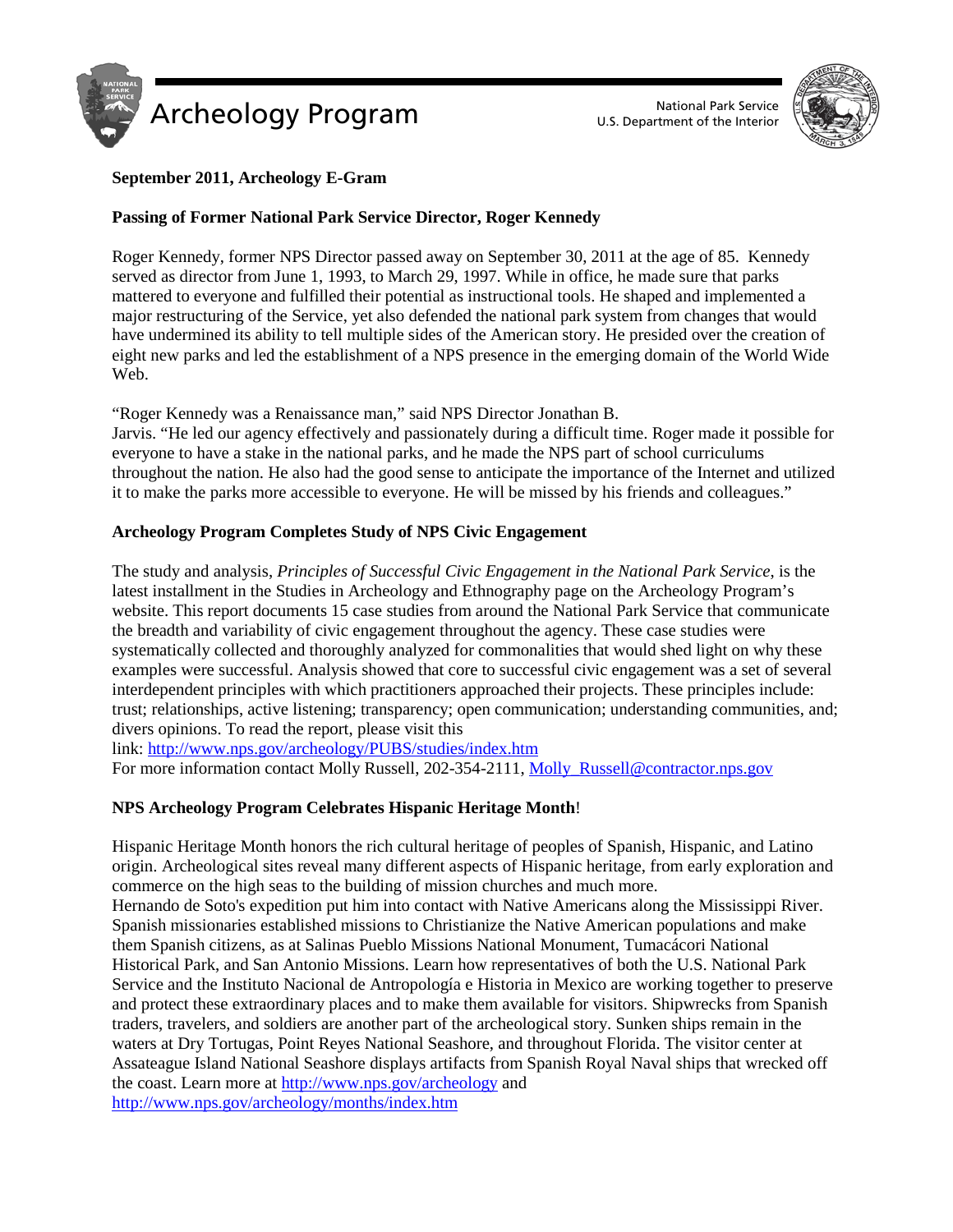### **ARPA Prosecution Results In Guilty Plea at New River Gorge National River**

On Wednesday, August 24th, Randy Hamm of Fayetteville, West Virginia, pled guilty to a single count misdemeanor violation of the Archeological Resource Protection Act before a Federal magistrate. Hamm's plea stemmed from an ARPA investigation that began in January 2010 and culminated in Hamm being caught digging in a site in April. The crime scene was processed by rangers, who documented a total of 16 dig areas, the product of two days worth of digging and sifting. Hundreds more artifacts were recovered from loose piles of disturbed soil at the sites. A damage assessment compiled by the park placed the archeological value and cost of restoration and repair at over \$46,000. Sentencing is scheduled for November and Hamm is expected to receive a term of probation pursuant to a Federal Rules of Criminal Procedure rule  $(11(c)(1)(c))$  which was agreed upon as a component of the plea agreement. This is first ARPA conviction in the history of the park and the first in the Southern District of West Virginia. Ranger Frank Sellers led the investigation.

Jeff West, Chief Ranger – New River Gorge National River

#### **Secretary of the Interior honors Bureau of Land Management's** *Project Archaeology*

On September 21, Secretary of the Interior Ken Salazar presented his "Partners in Conservation" Awards to a number of outstanding conservation partnerships. Included in those honored was the Bureau of Land Management's *Project Archaeology*.

Every year, *Project Archaeology* uses a collaborative network of state and regional programs to provide educational materials and professional development opportunities to nearly 10,000 classroom teachers and informal educators nationwide. Sponsored by the BLM and Montana State University, Project Archaeology annually engages an estimated 210,000 students in cultural resource stewardship education in classrooms, museums, visitor centers, and in America's great outdoors. Visit Project Archeology's home on the web at:<http://www.projectarchaeology.org/>

### **National Interagency Prescribed Fire Training Center to Offer Prescribed Fire Workshop for Resource Specialists**

#### **December 4-9, 2011**

The National Fire Plan and the Healthy Forest Initiative have tasked land management agencies with implementing assertive fuels management programs. As a result, these agencies are conducting unit-wide fuels management planning and implementation projects. To effectively execute development and achievement of these projects requires an interdisciplinary approach. It is imperative that Resource Specialists and Fire personnel work together to accomplish positive results with prescribed fire. This oneweek workshop is structured to give Resource Specialists 4+ days of experience with successful fuels management programs and several experienced fire managers in the Southeast. During the week, Resource Specialists will have the opportunity to apply prescribed fire and interact with highly skilled practitioners and specialists. More information is available at: [http://www.fws.gov/fire/pftc/training\\_opportunities.shtml#ResourceSpecialists](http://www.fws.gov/fire/pftc/training_opportunities.shtml#ResourceSpecialists)

**Compliance Archeology at Saratoga National Historical Park**

Archeologists are conducting a two-year survey and excavation project along a portion of the upper Hudson River near the site of the Revolutionary War site of the Battle of Saratoga, now Saratoga NHP. The work is being conducted as part of an EPA –ordered cleanup of PCBs in the river. The Associated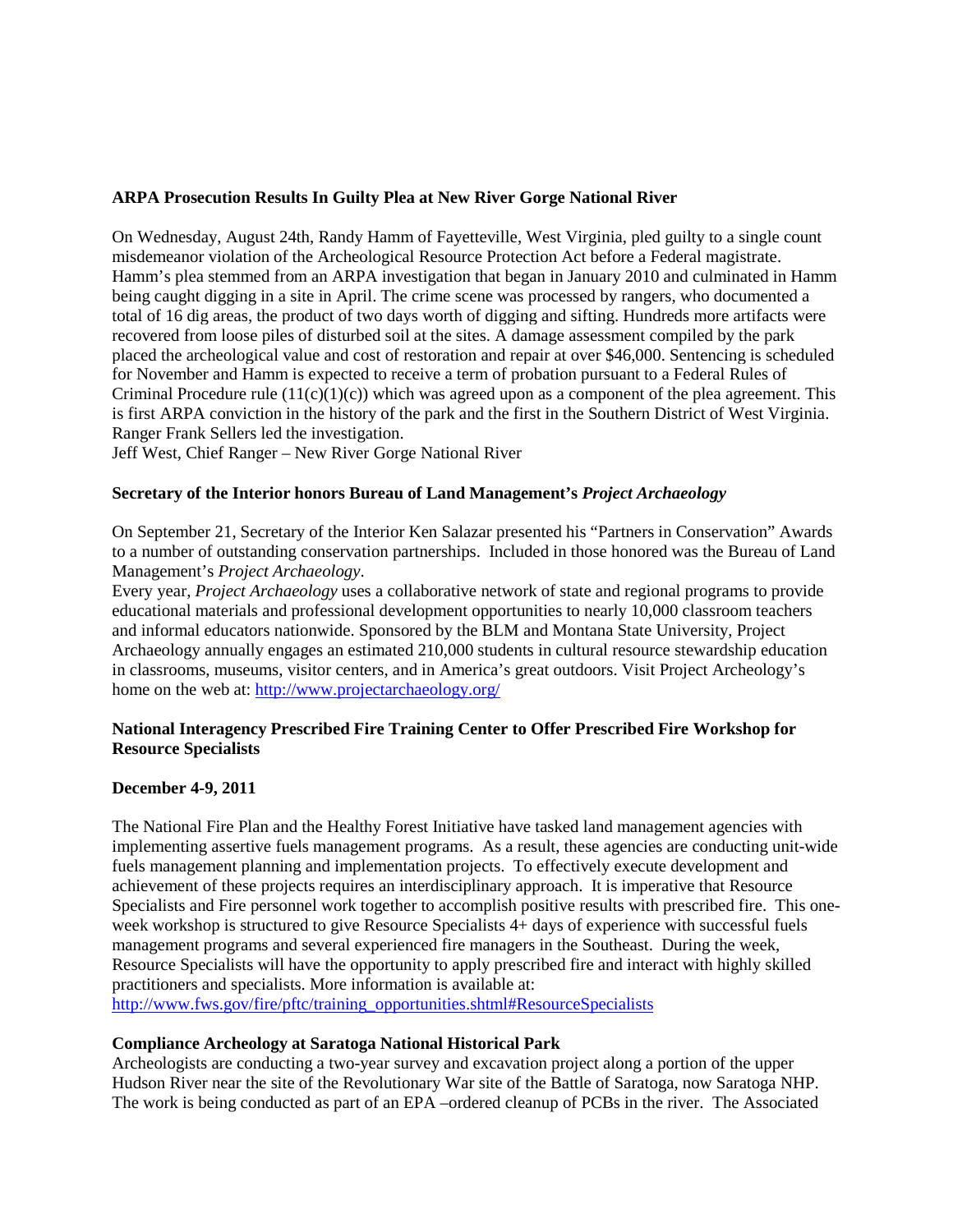Press reports that the project has the support of local historians, who citing previous dredging-related damage to a portion of the 18th century Fort Edward as a reason for caution. Read more: [http://www.seattlepi.com/news/article/Dig-under-way-at-historic-Saratoga-battlefield-](http://www.seattlepi.com/news/article/Dig-under-way-at-historic-Saratoga-battlefield-2188054.php#ixzz1ZGgaOySB)[2188054.php#ixzz1ZGgaOySB](http://www.seattlepi.com/news/article/Dig-under-way-at-historic-Saratoga-battlefield-2188054.php#ixzz1ZGgaOySB)

### **New exhibit at MNA features Grand Canyon Archeology**

Between 2006 and 2009, the National Park Service and the Museum of Northern Arizona completed the largest excavation and research project in Grand Canyon National Park in nearly 40 years. Archeologists investigated nine sites along the Colorado River, revealing important stories about the lives of prehistoric people who made the Grand Canyon their home.

A new exhibit, *Grand Archeology: Excavation and Discovery along the Colorado River*, tells the stories of the people that lived at these sites and the process of research that lead to their discovery. The exhibit includes 24 large prehistoric artifacts, including pots, metates, bowls, jars and stone tools, plus numerous small projectile points, beads, pendants, gaming pieces and other artifacts from the excavation sites. Also included are excavation equipment, a 16-minute video by Tom Bartels, 23 text panels, and 20 fine art photographic prints by Flagstaff adventure photographer Dawn Kish, who traveled with the archaeologists to the Canyon floor and along the Colorado River corridor. There is also a hands-on, science-based excavation experience for kids. <http://www.musnaz.org/exhibits/grandarchaeology/index.shtml>

### **Projects in Parks:**

### **Archeological Research at Salt River Bay NHP& EP, St. Croix, U.S. Virgin Islands**

The National Park Service and South Carolina Institute of Archaeology and Anthropology (SCIAA), University of South Carolina (USC) the conducted an archeological field school at the Salt River Bay National Historical Park and Ecological Preserve (NHP &EP), St. Croix, U.S. Virgin Islands, from May 5-June 4, 2011. Students from USC and the University of Virgin Islands (UVI), led by David Goldstein (SCIAA) and NPS archeologist Meredith Hardy, conducted excavations at a prehistoric village that dates to ca. A.D. 400-600. Greg Brooks and Bekka Larson conducted geomorphological research. Ethnography students, led by Elizabeth Rezende (UVI), collected oral histories from local residents of Salt River Bay and across the island.

Students applied a two-fold approach for anthropological field skills. They learned both archeological (survey and excavation) and ethnographic field methods (oral history and archival study), to collect field data on a nearly 1,500-year old archeological site, and to develop oral history data regarding historic land use on the island. Learn more at:<http://www.nps.gov/archeology/sites/npSites/saltRiverBay.htm>

*Archeology E-Gram*, distributed via e-mail on a regular basis, includes announcements about news, new publications, training opportunities, national and regional meetings, and other important goings-on related to public archeology in the NPS and other public agencies. Recipients are encouraged to forward *Archeology E-Grams* to colleagues and relevant mailing lists. The *Archeology E-Gram* is available on the *News and Links* page<http://www.nps.gov/archeology/public/news.htm> on the NPS Archeology Program web site.